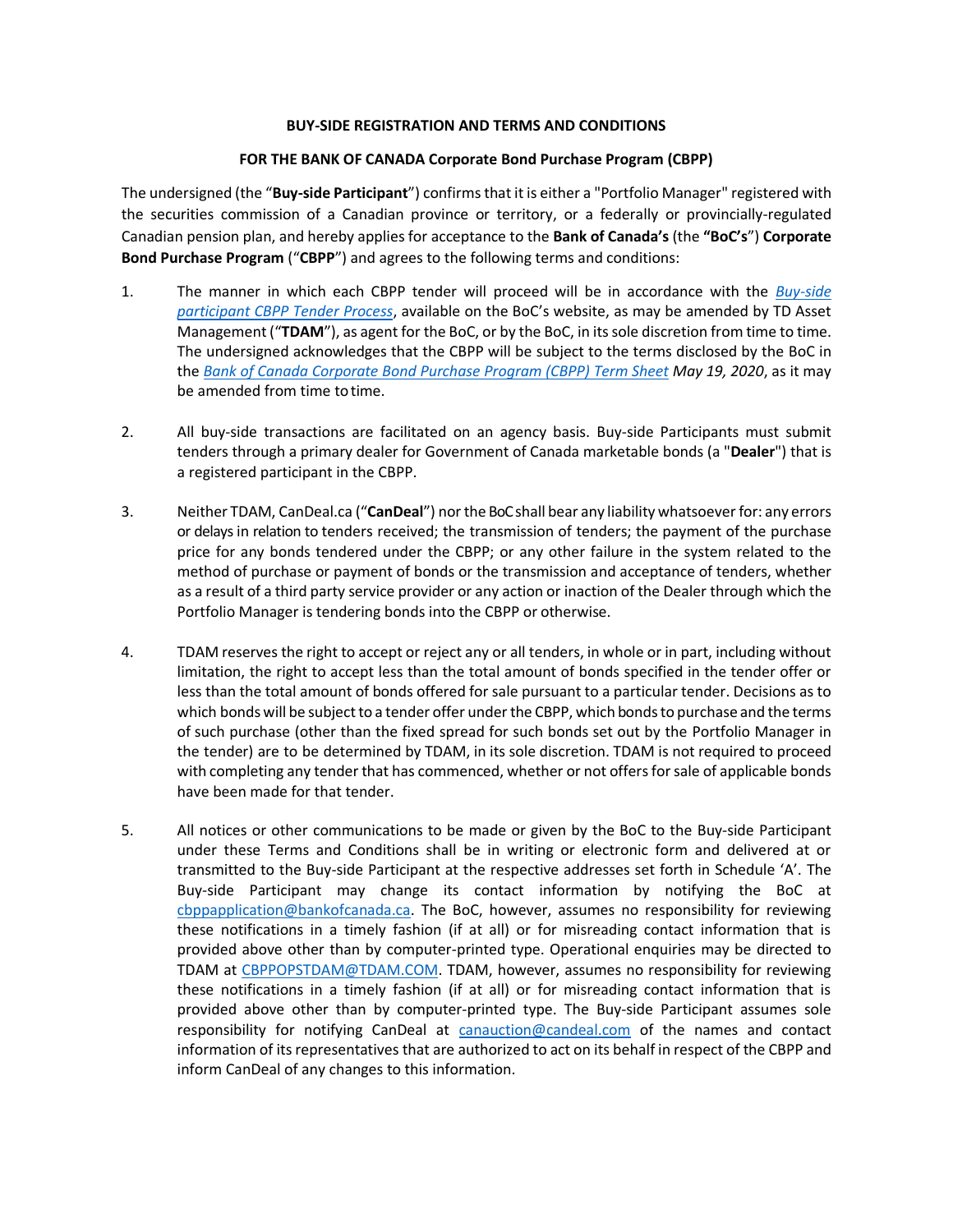- 6. The undersigned attests, as a precondition to participation in the CBPP, and will reaffirm with each tender, that the full amount of the securities offered for tender are freely tradable and unencumbered (i.e. the Buy-side Participant must hold the full amount of the tendered bonds in their inventory or client accounts; the tendered amount of bonds cannot be subject to any security lending or repo arrangement). The undersigned further attests and agrees that, at the request of the BoC, the Buy-side Participant will certify in writing that the full amount of any securities offered for tender were freely tradeable and unencumbered at the time of the tender. This certification of compliance will be signed by a representative of the firm's internal Audit or Compliance Department, who is duly authorized to provide the certification.
- 7. The Buy-side Participant will be assigned a unique Bidder Identification Number ("**BIN**") by the BoC on registration. Buy-side Participants will be required to provide this BIN to the Dealer through which they are tendering bonds into the CBPP. The Buy-side Participant's name and BIN will also be provided to CanDeal for the purpose of verifying the eligibility of tenders conducted through the CanDeal CanAuction system. TDAM will be provided with the list of eligible BINs without the associated Buy-side Participant names.
- 8. The BoC and TDAM reserve the right to modify the terms and conditions set out in these Terms and Conditions at any time, and from time to time. If these Terms and Conditions are amended, the BoC will notify the Buy-side Participant by e-mail.
- 9. Participation and eligibility will ultimately be at the discretion of the BoC. The BoC has the right, for any reason, to revoke a Buy-side Participant's access to the CBPP.
- 10. The undersigned agrees to provide the BoC with such information as the BoC deems appropriate in the circumstances to determine if the Buy-side Participant shall be granted, or shall continue to be granted, access to the CBPP.

Upon the BoC sending an e-mail confirmation of acceptance of registration, together with the BIN, to the undersigned, the undersigned will be deemed to have been duly registered to participate in the CBPP.

These Terms and Conditions are accepted and agreed to as of  $\sim$  , 2020.

Buy-side Participant Name:

National Database Registration number (if applicable): \_\_\_\_\_\_\_\_\_\_\_\_\_\_\_\_\_\_\_\_\_\_\_\_\_\_

Plan Registration number (if applicable):

Please identify the regulator that has immediate oversight of your firm (e.g., OSFI) and describe the primary federal or provincial financial sector/market regulations that apply to your firm (e.g., the *Pension Benefits Standards Act*):  $\frac{1}{2}$  ,  $\frac{1}{2}$  ,  $\frac{1}{2}$  ,  $\frac{1}{2}$  ,  $\frac{1}{2}$  ,  $\frac{1}{2}$  ,  $\frac{1}{2}$  ,  $\frac{1}{2}$  ,  $\frac{1}{2}$  ,  $\frac{1}{2}$  ,  $\frac{1}{2}$  ,  $\frac{1}{2}$  ,  $\frac{1}{2}$  ,  $\frac{1}{2}$  ,  $\frac{1}{2}$  ,  $\frac{1}{2}$  ,  $\frac{1}{2}$  ,  $\frac{1}{2}$  ,  $\frac{1$ 

 $\mathsf{By:}\qquad\qquad$ 

Name: \_\_\_\_\_\_\_\_\_\_\_\_\_\_\_\_\_\_\_\_\_\_\_\_\_\_\_\_\_\_\_\_\_\_\_\_\_\_\_\_\_\_\_\_\_\_\_\_\_\_\_\_\_\_

Title:  $\qquad \qquad \qquad \qquad \qquad$